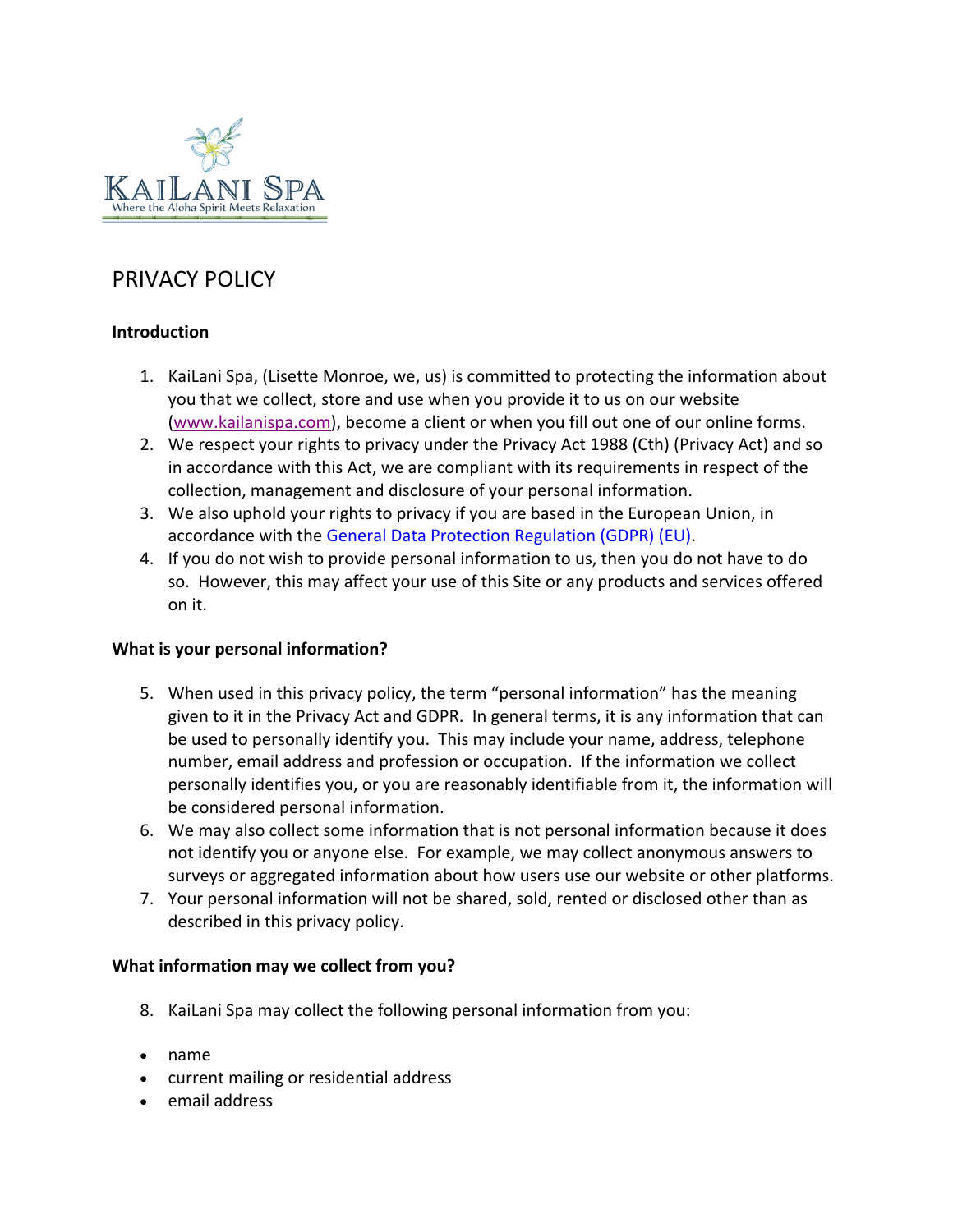- telephone number
- age or birth date
- profession or occupation
- 9. We collect personal information about you so that we can perform our business activities and functions and to provide best possible quality of customer service. We collect, hold, use and disclose your personal information for the following purposes:
- to provide our services to you
- to send communications requested by you
- to answer inquiries and provide information or advice about existing and new services
- to provide you with access to protected areas of our website
- to comply with any Law, rule, regulation, Lawful and binding determination, decision or direction of a regulator, or in co-operation with any governmental authority.

#### **How do we collect your personal information?**

- 10. We collect your personal information directly from you unless it is unreasonable or impracticable to do so. When collecting personal information from you, we may collect in ways including:
- when you make an enquiry about our services
- through your access and use of our website, including when you register as a member of our website
- during conversations between you and our representatives
- when you ask to be placed on one of our subscription/mailing lists
- when you become a client or customer of ours or otherwise use our products or services.

#### **What happens if we can't collect your personal information?**

- 11. If you do not provide us with the personal information described above, some or all of the following may happen:
- we may not be able to provide our products or services to you, either to the same standard or at all
- we may not be able to provide you with information about services that you may want, including information about special promotions
- we may be unable to tailor the content of our website to your preferences and your experience of our website may not be as enjoyable or useful.

#### **Site User Tracking Experience**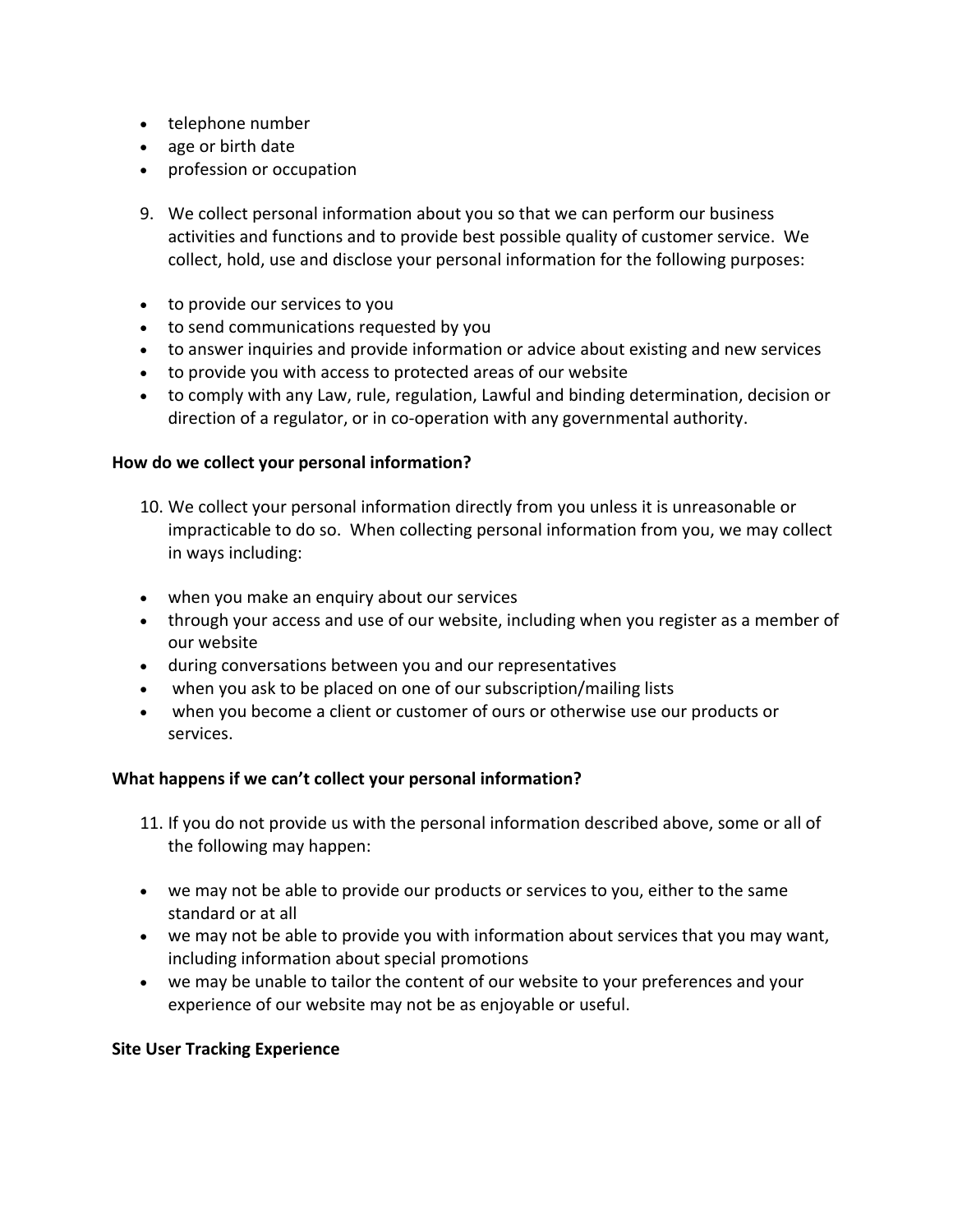12. We may use tracking software to review and improve your experience of our Site. In particular, we may use Facebook, click funnels, Infusionsoft and Google Analytics Advertising products: Remarketing with Google Analytics and Google Analytics Demographics and Interest Reporting. Google Analytics collects data about our Site traffic via Google Advertising cookies and anonymous identifiers. Data collected via these Google products is not linked with any personally identifiable information you submit while on our Site. If you wish to opt out of the Google Analytics data collection, you may do so on Google's Site at<https://tools.google.com/dlpage/gaoptout/>

#### **Cookies**

- 13. When you access our website, we may send a "cookie" (which is a small summary file containing a unique ID number) to your computer. This enables us to recognize your computer and greet you each time you visit our website without bothering you with a request to register. It also enables us to keep track of services you view so that, if you consent, we can send you news about those services. We also use cookies to measure traffic patterns, to determine which areas of our website have been visited and to measure transaction patterns in the aggregate.
- 14. We use this to research our users' habits so that we can improve our online services. Our cookies do not collect personal information. If you do not wish to receive cookies, you can set your browser so that your computer does not accept them. We may log IP addresses (that is, the electronic addresses of computers connected to the Internet) to analyse trends, administer the website, track users' movements, and gather broad demographic information.

#### **Security**

15. As our website is linked to the Internet, and the Internet is inherently insecure, we cannot provide any assurance regarding the security of transmission of information you communicate to us online. We also cannot guarantee that the information you supply will not be intercepted while being transmitted over the Internet. Accordingly, any personal information or other information which you transmit to us online is transmitted at your own risk.

#### **Links**

16. We provide links to websites outside of our website, as well as to third party websites (such as social media sites). These linked sites are not under our control, and we cannot accept responsibility for the conduct of companies linked to our website. Before disclosing your personal information on any other website, we advise you to examine the terms and conditions of using that websites and its privacy policy. Third party websites are responsible for informing you about their own privacy practices.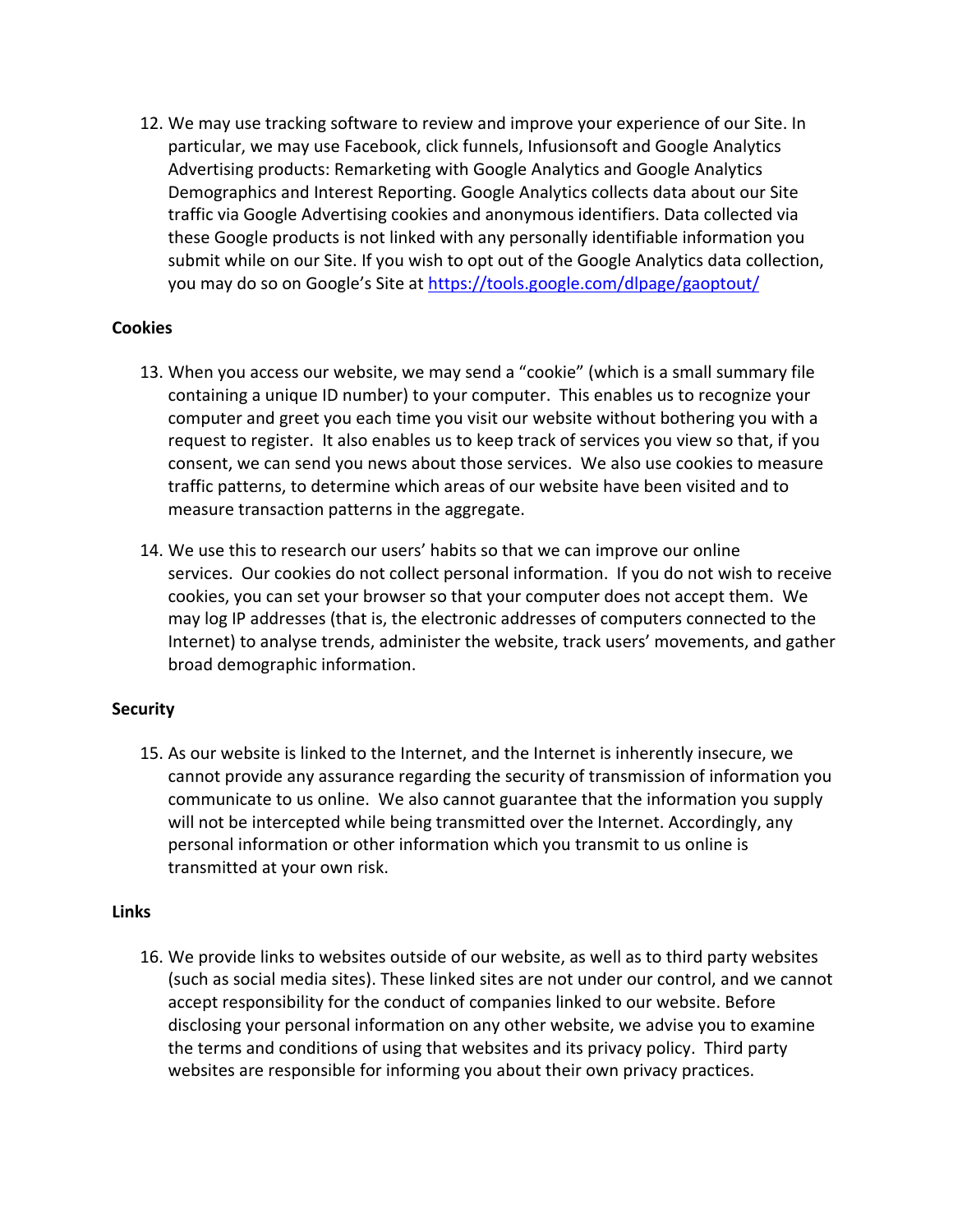#### **Groups and forums**

- 17. If you participate in a discussion forum, chat room or webinar, you should be aware that the information you provide there will be made broadly available to others, potentially inside or outside KaiLani Spa, who have access to that discussion forum or chat room. Also, please recognize that individual forums and chat rooms may have additional rules and conditions. Each participant's opinion on a forum or chat room is his or her own and should not be considered as reflecting the opinion of KaiLani Spa.
- 18. Please be advised that for any forums or Webinars you attend, recordings can be enabled by a meeting or webinar host. By signing up for any of KaiLani Spa's, or any other host authorized by KaiLani Spa's, webinar services or otherwise using them in any way, including without limitation by attending any KaiLani Spa meeting or webinar, you expressly acknowledge that we may make and store recordings for meetings or webinars, and may make such recordings available to hosts and other attendees at the direction of KaiLani Spa. If you do not want to be recorded, you can choose to leave the meeting or webinar.

## **To whom will KaiLani Spa disclose my personal information?**

19. We may disclose your personal information to:

- Our employees, contractors or service providers for the purposes of operating our website or our business, fulfilling requests by you, and to otherwise provide services to you including, without limitation, web hosting providers, IT systems administrators, mailing houses, couriers, payment processors, data entry service providers, electronic network administrators, debt collectors, and professional advisors such as accountants, solicitors, business advisers and consultants
- Suppliers and other third parties with whom we have commercial relationships, for business, marketing, and related purposes
- Any other organization for any authorized purpose with your express consent.
- 20. We only disclose this information if the third party has agreed to comply with the standards in our Privacy Policy.
- 21. If there is a change of control of our business or a sale or transfer of business assets, we reserve the right to transfer to the extent permissible at Law our user databases, together with any personal information and non-personal information contained in those databases. This information may be disclosed to a potential purchaser. We would seek to only disclose information in good faith and where we have sought to maintain confidentiality.

#### **Direct marketing materials**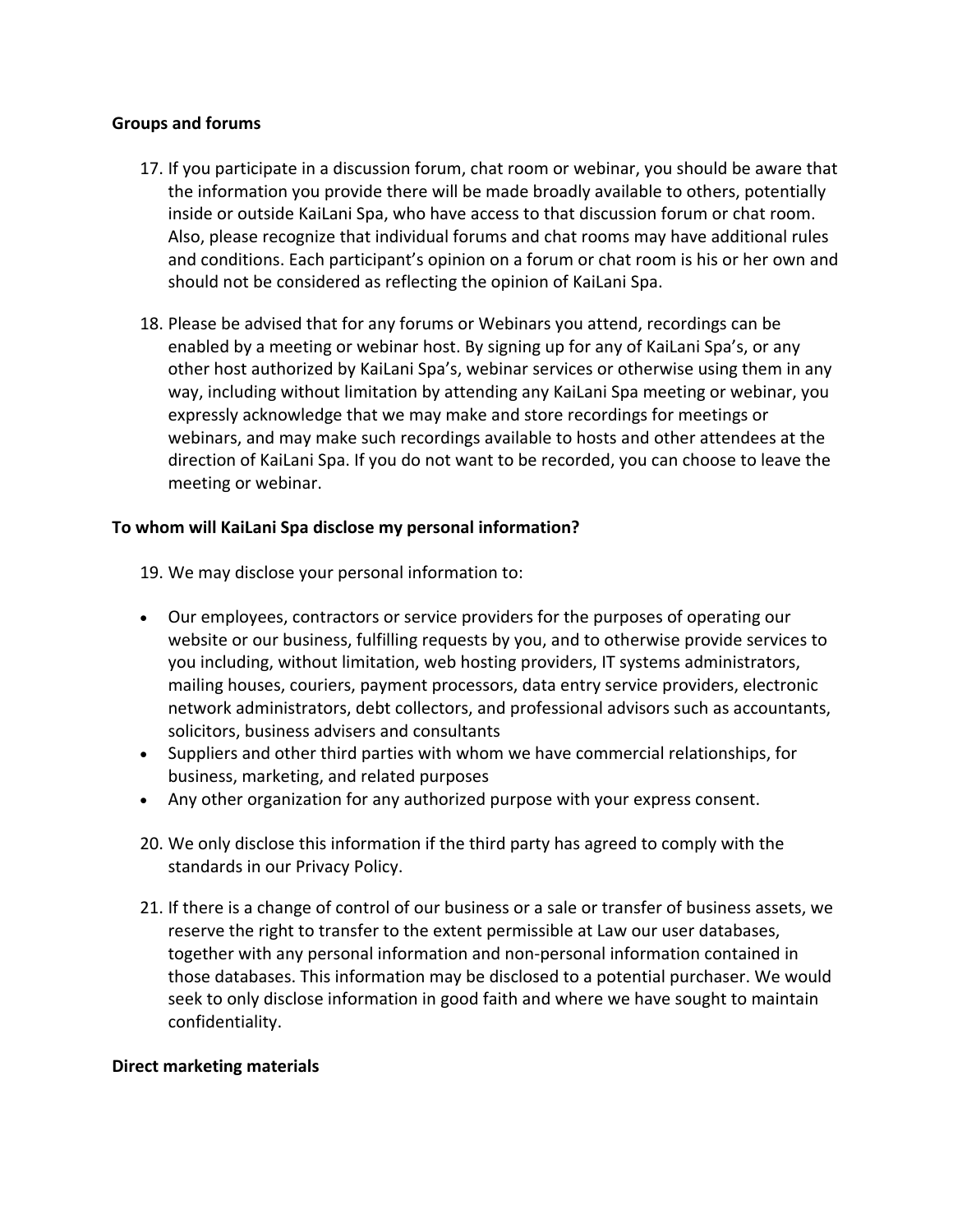- 22. We may send you direct marketing communications and information about our services that we consider may be of interest to you. These communications may be sent in various forms, including mail, SMS and email, in accordance with applicable marketing Laws, such as the Spam Act 2003 (Cth). If you indicate a preference for a method of communication, we will endeavor to use that method whenever practical to do so. In addition, at any time you may opt-out of receiving marketing communications from us by contacting us (see the details below) or by using opt-out facilities provided in the marketing communications and we will then ensure that your name is removed from our subscription/mailing list.
- 23. We do not provide your personal information to other organizations for the purposes of direct marketing.

#### **Security and data quality**

- 24. We take reasonable steps to ensure your personal information is protected from misuse and loss and from unauthorized access, modification or disclosure.
- 25. We strive to ensure the security, integrity and privacy of personal information that you submit to us through our website. Unfortunately, no data transmission over the Internet can be guaranteed to be totally secure. We endeavor to take all reasonable steps to protect the personal information you may transmit to us or from our online products and services. Once we do receive your transmission, we will also make our best efforts to ensure its security on our systems.
- 26. In addition, our employees and the contractors who provide services related to our information systems are obliged to respect the confidentiality of any personal information held by us.
- 27. We may hold your information in either electronic or hard copy form. Personal information is destroyed or de-identified when no longer needed or when we are no longer required by Law to retain it (whichever is the later).

#### **How long do you retain my personal data for?**

- 28. We will only keep your personal data for as long as necessary to fulfill the purposes we collected it for, including for the purposes of satisfying any legal, accounting, or reporting requirements.
- 29. To determine the appropriate retention period for personal data, we consider the amount, nature, and sensitivity of the personal data, the potential risk of harm from unauthorized use or disclosure of your personal data, the purposes for which we process your personal data and whether we can achieve those purposes through other means, and the applicable legal requirements.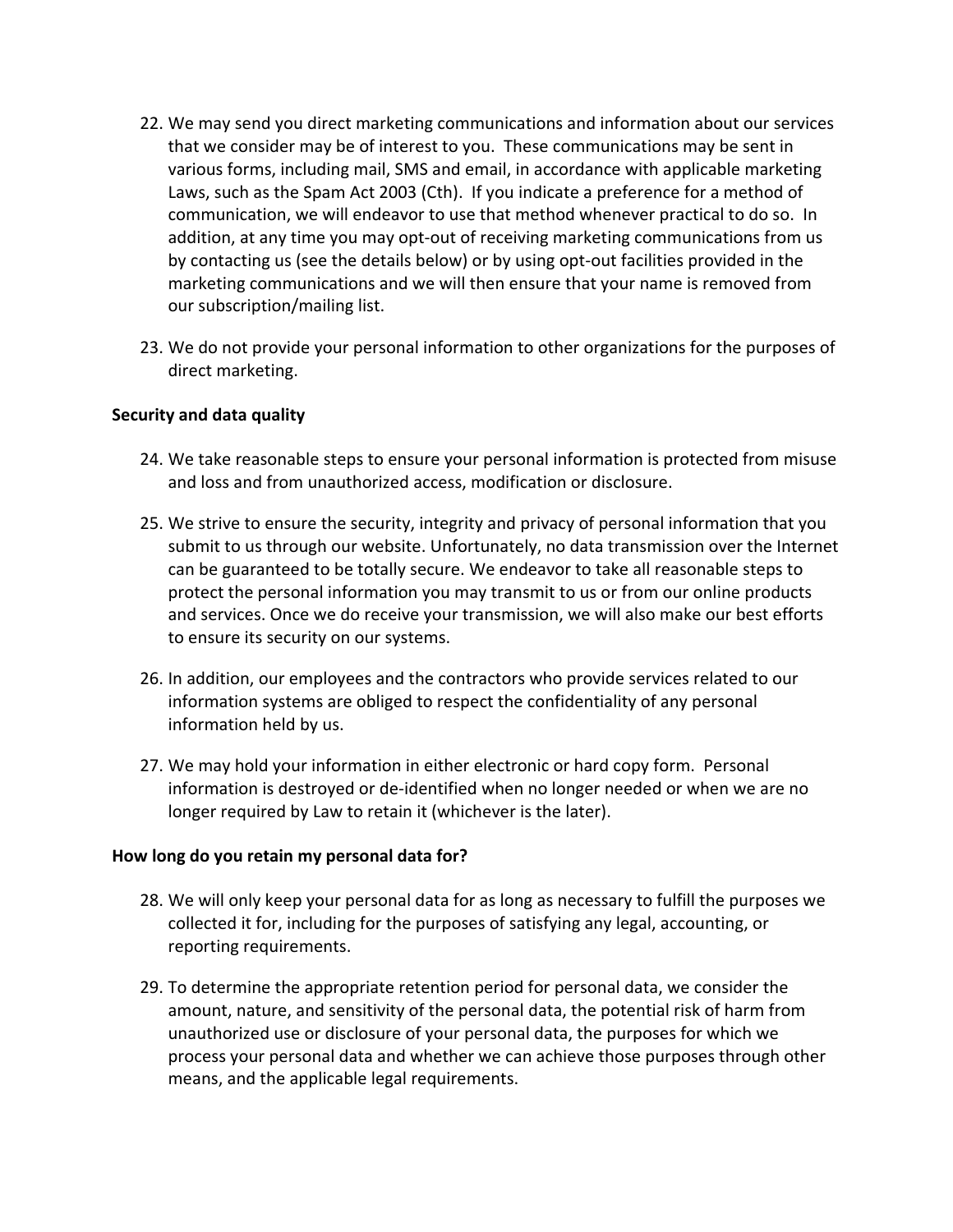- 30. By Law we have to keep basic information about our customers (including Contact, Identity, Financial and Transaction Data) for five years.
- 31. In some circumstances you can ask us to delete your data; see your legal rights below for further information.
- 32. In some circumstances we may anonymize your personal data (so that it can no longer be associated with you) for research or statistical purposes in which case we may use this information indefinitely without further notice to you.

# **If I am based in the EU, what are my legal rights under the GDPR?**

- 33. If the General Data Protection Regulation applies to you because you are in the European Union, you have rights under data protection Laws in relation to your personal data:
- The right to be informed that's an obligation on us to inform you how we use your personal data
- The right of access that's a right to make what's known as a 'data subject access request' for copy of the personal data we hold about you
- The right to rectification that's a right to make us correct personal data about you that may be incomplete or inaccurate
- The right to erasure that's also known as the 'right to be forgotten' where in certain circumstances you can ask us to delete the personal data we have about you (unless there's an overriding legal reason we need to keep it)
- The right to restrict processing that's a right for you in certain circumstances to ask us to suspend processing personal data
- The right to data portability that's a right for you to ask us for a copy of your personal data in a common format (for example, a .csv file)
- The right to object that's a right for you to object to us processing your personal data (for example, if you object to us processing your data for direct marketing); and
- Rights in relation to automated decision making and profiling that's a right you have for us to be transparent about any profiling we do, or any automated decision making.
- 34. These rights are subject to certain rules around when you can exercise them.
- 35. If you wish to exercise any of the rights set out above, please contact us at silverkeysmedia@yahoo.com.

# **How can you access and correct your personal information?**

36. You may request access to any personal information we hold about you at any time by contacting us (see the details below). Where we hold information that you are entitled to access, we will try to provide you with suitable means of accessing it (for example, by mailing or emailing it to you). We may charge you a reasonable fee to cover our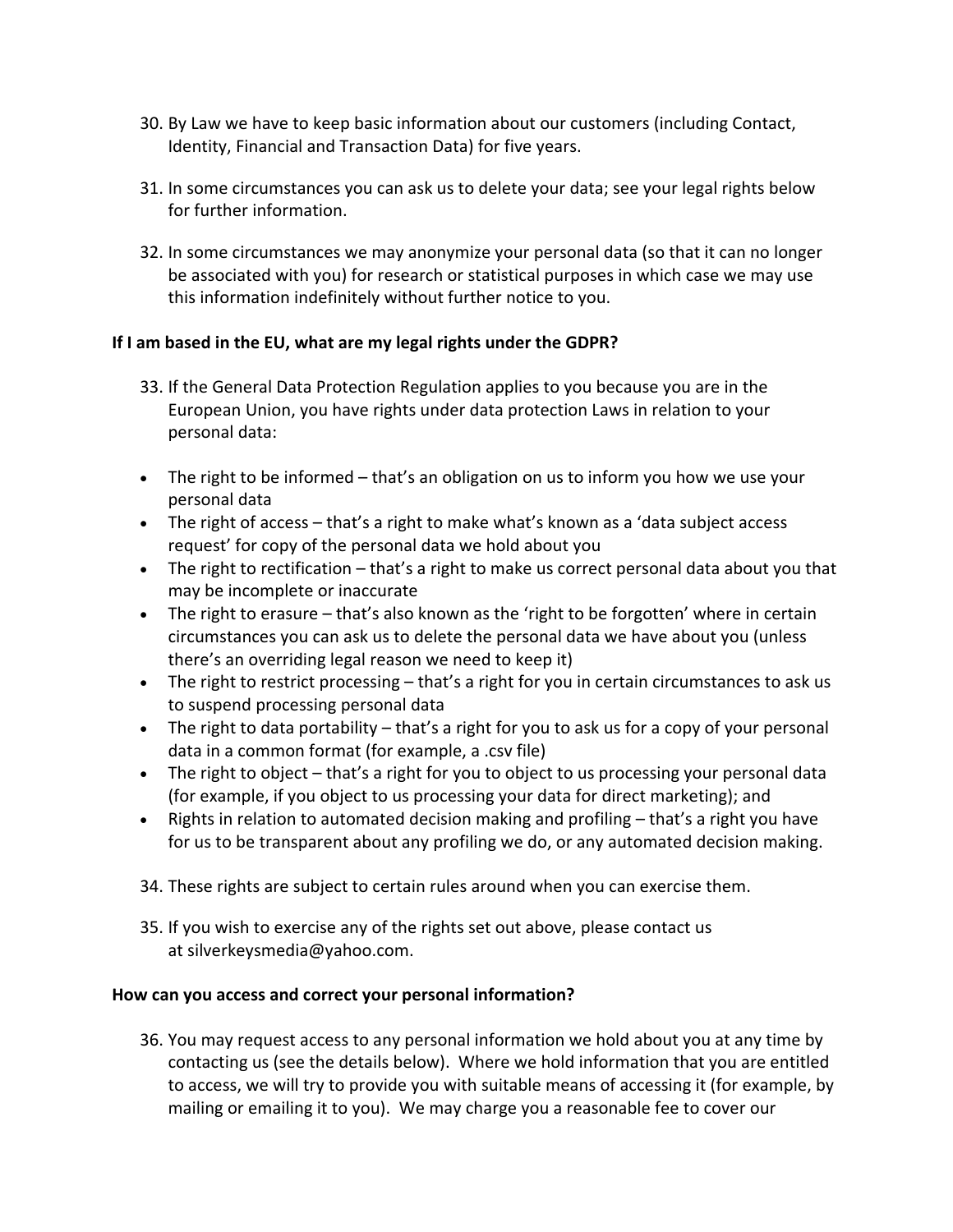administrative and other reasonable costs in providing the information to you. We will not charge for simply making the request and will not charge for making any corrections to your personal information.

- 37. There may be instances where we cannot grant you access to the personal information we hold. For example, we may need to refuse access if granting access would interfere with the privacy of others or if it would result in a breach of confidentiality. If that happens, we will give you written reasons for any refusal.
- 38. If you believe that personal information we hold about you is incorrect, incomplete or inaccurate, then you may request us to amend it. We will consider if the information requires correction. If we do not agree that there are grounds for correction, then we will add a note to the personal information stating that you disagree with it.

#### **How can you withdraw your consent to this privacy policy?**

- 39. You may withdraw your consent to this privacy policy at any point. If you wish to withdraw your consent to our collection and retention of your data, please contact our Data Protection Officer at silverkeysmedia@yahoo.com and we can arrange for your data to be deleted.
- 40. You may choose to restrict the collection or use of your personal information. If you have previously agreed to us using your personal information for direct marketing purposes, you may change your mind at any time by contacting us at the email address listed in this Privacy Policy.
- 41. To unsubscribe from our e-mail database, or opt out of any communications, please contact us at the email address listed at the start of the Privacy Policy, with "Unsubscribe" in the subject line of the e-mail.

#### **What is the process for complaining about a breach of privacy?**

42. If you believe that your privacy has been breached, please contact us using the contact information below and provide details of the incident so that we can investigate it. We will treat your complaint confidentially, investigate your complaint and aim to ensure that we contact you and your complaint is resolved within a reasonable time (and in any event within the time required by the Privacy Act and/or GDPR, if applicable).

#### **Contacting us**

43. If you have any questions about this privacy policy, any concerns or a complaint regarding the treatment of your privacy or a possible breach of your Data Protection Officer using the details set out below. We will treat your requests or complaints confidentially. Our representative will contact you within a reasonable time after receipt of your complaint to discuss your concerns and outline options regarding how